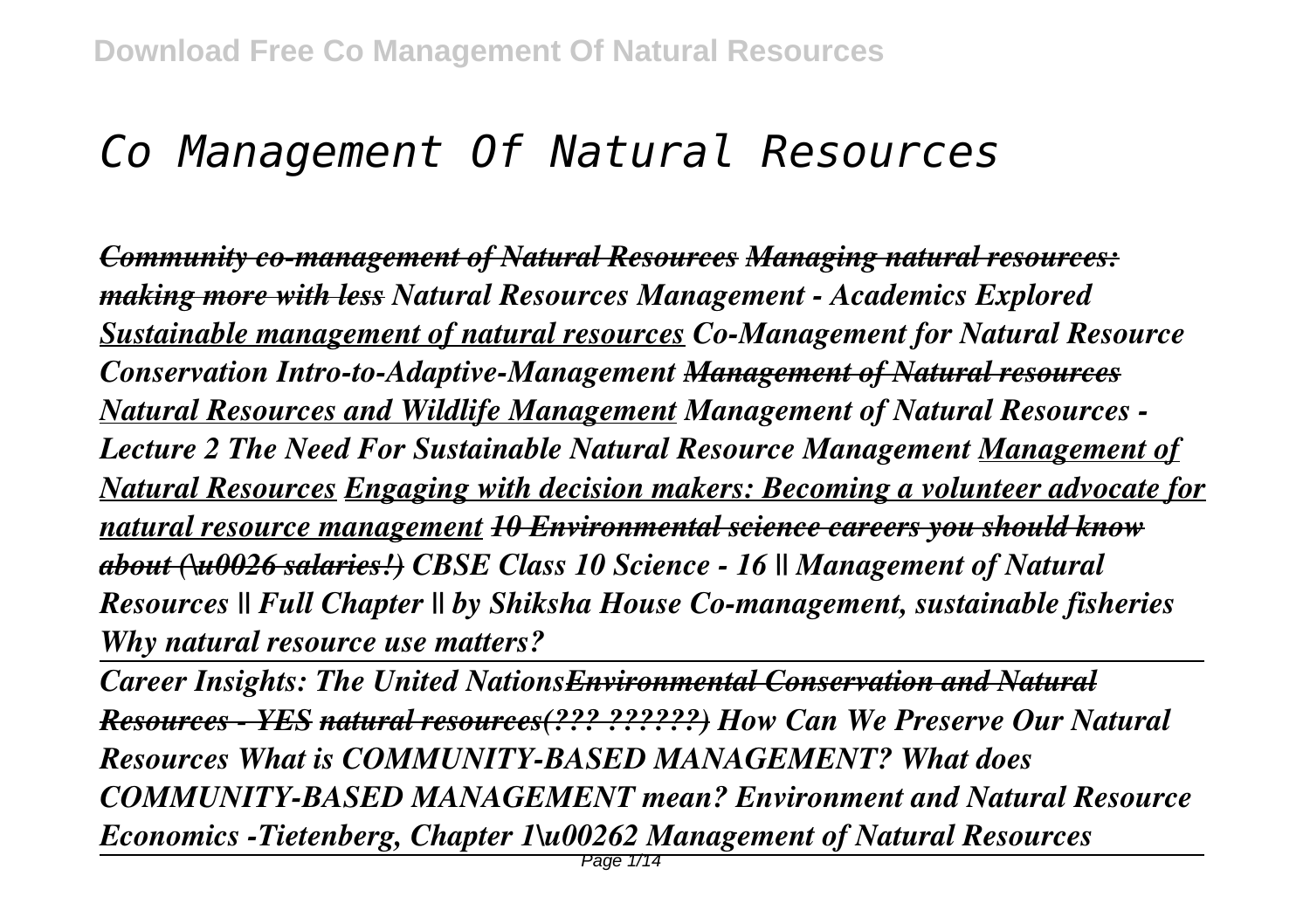*Management Of Natural ResourcesManagement of Natural Resources MANAGEMENT OF NATURAL RESOURCES CHAPTER:16.SUSTAINABLE MANAGEMENT OF NATURAL RESOURCES. Management of natural resources Natural Resource Planning and Management MPA514 LECTURE 01 CAP Basic - Sustainable management of natural resources Co Management Of Natural Resources Natural resource management (NRM) is a major political arena. In the past, many traditional societies formed relatively closed systems in which natural resources were managed through complex interplays of reciprocities and solidarities.*

### *Co-management of Natural Resources*

*It provides guidelines for multi-stakeholder management of natural resources and describes in detail relevant concepts, methods and tools. The emphasis is on practical approaches and advice, in line with the experience gained in field initiatives promoted by GTZ and IUCN. The text is accompanied by definition boxes, example boxes, checklists, annexes illustrating participatory methods and tools of particular relevance for co-management processes, lessons learned, tips for action and a list ...*

*Co-management of Natural Resources CO-MANAGEMENT OF NATURAL RESOURCES 69 Our definition of "co-*Page 2/14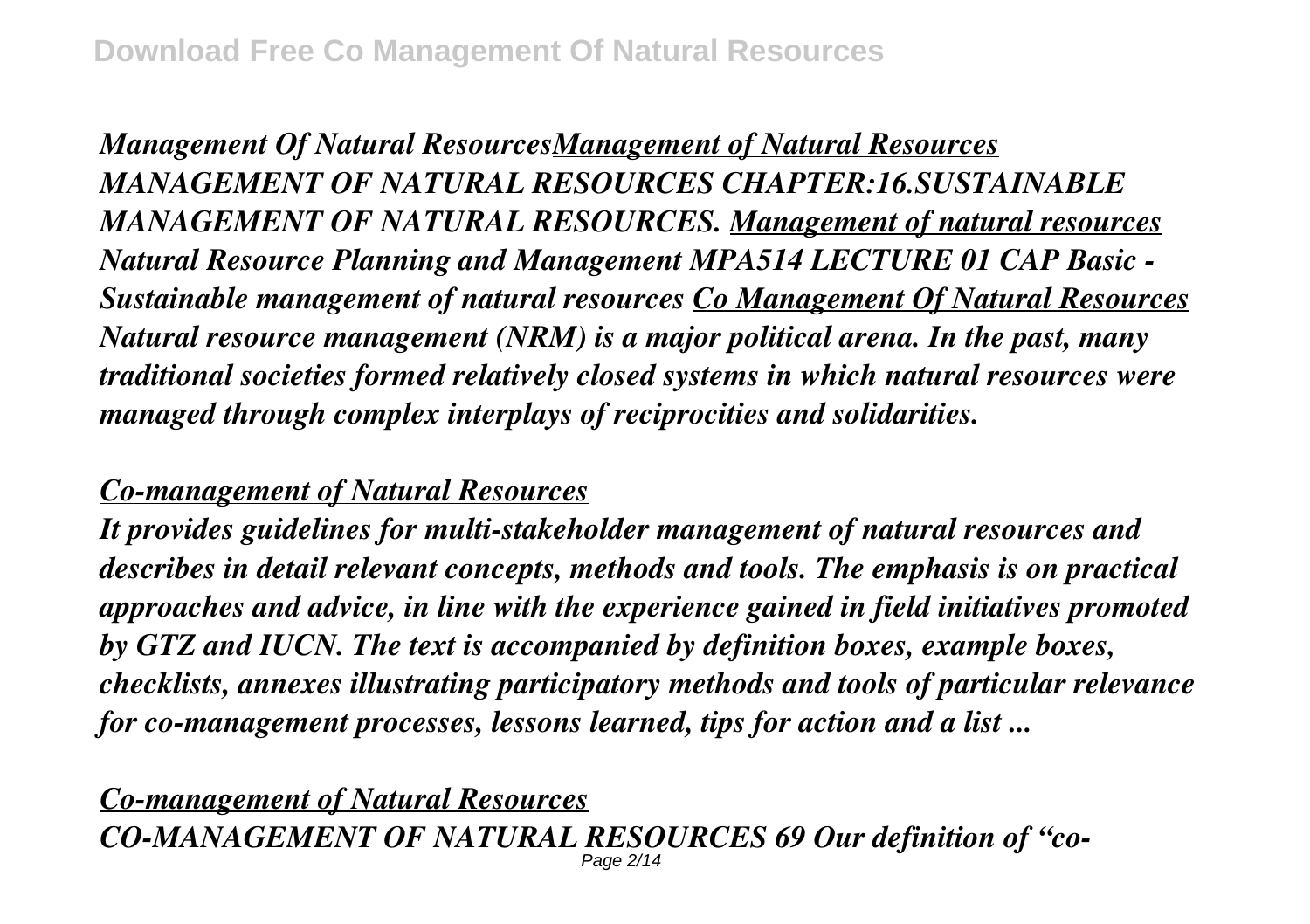*management" is not specific regarding forms, types or levels of power sharing, and it is more concerned with actual events (shared manage- ment functions, benefits and responsibilities) than with stated management objec- tives.*

#### *CO-MANAGEMENT OF NATURAL RESOURCES*

*Abstract. Co-management acknowledges pragmatic developments and progression of institutional choice theories in natural resource management. This innovative concept embraces a pluralistic management approach based on the principle of subsidiarity and creates opportunities for the reconciliation of competitive property claims.*

*Co-management of Natural Resources: A Proposed Framework ...*

*Co-management acknowledges pragmatic developments and progression ofinstitutional choice theories in natural resource management. This innovativeconcept embraces a pluralistic management approach based on the principle ofsubsidiarity and creates opportunities for the reconciliation of competitiveproperty claims.*

*Co-management of natural resources: a proposed framework. Introduction to Management of Resources. Natural resources such as fossil fuels (oil, coal and natural gas), forests, water etc. are degrading at a significantly high rate as a* Page 3/14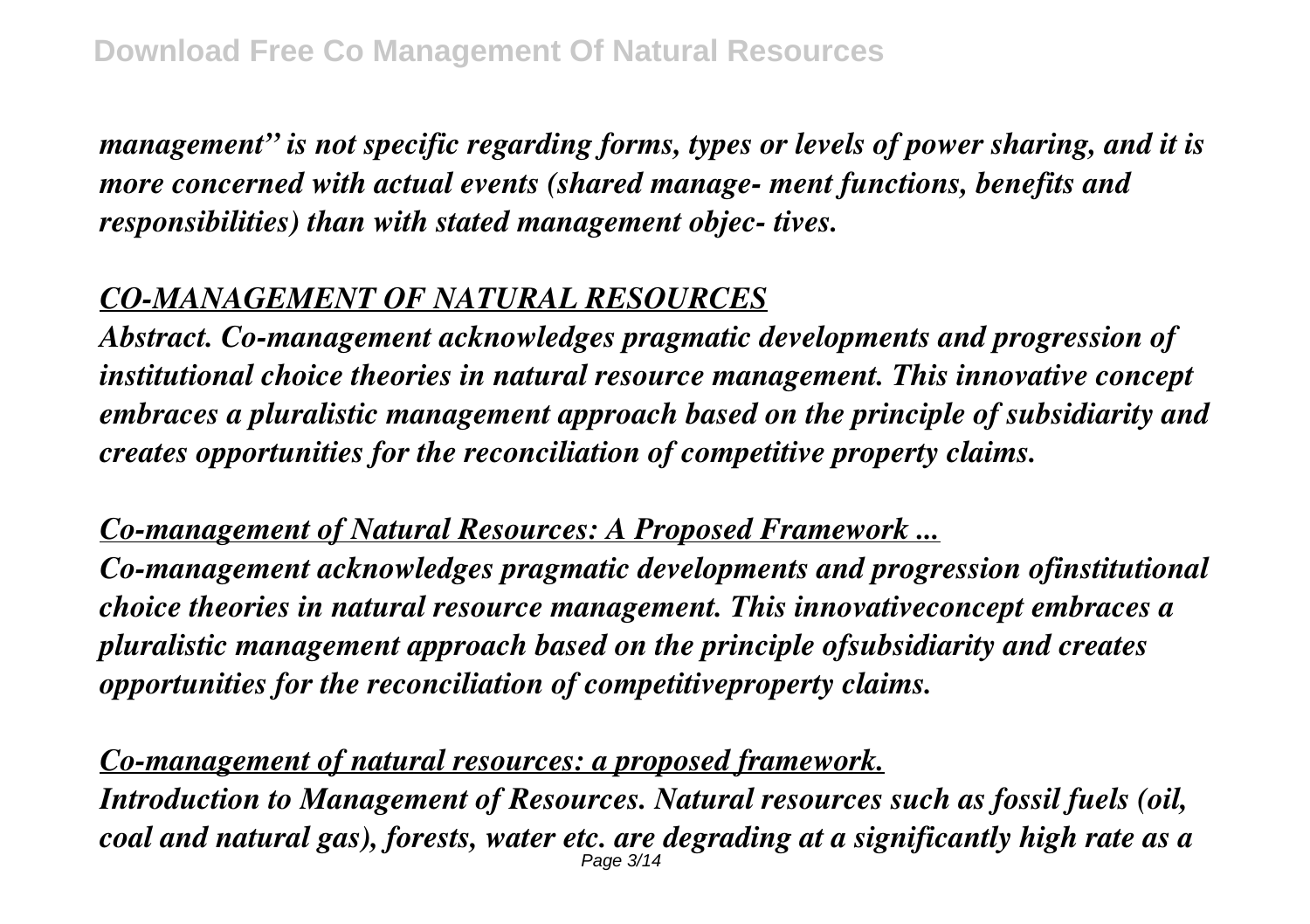*result of misuse. In order to conserve the natural resources, there is a need to manage them in a systematic order.If you want our future generations to gain access to these resources, then taking care of our ...*

*Management of Resources: Introduction, Management, Videos ...*

*Community management of natural resources implies that the resources are managed solely by local communities, whereas co-management involves several players (central government, local authorities, local communities, etc.), so that local communities are only one of the players involved in the management process.*

*Co-management of natural resources in developing countries ...*

*At the heart of 'co-management' of biodiversity and natural resources is a process of collective understanding and action by local communities and other social actors. The process brings about negotiated agreements on management roles, rights, and responsibilities, making explicit the conditions and institutions of sound decentralized governance.*

*Sharing Power: Learning by doing in co-management of ... "Natural resource management? is a collective term for the management of natural* Page 4/14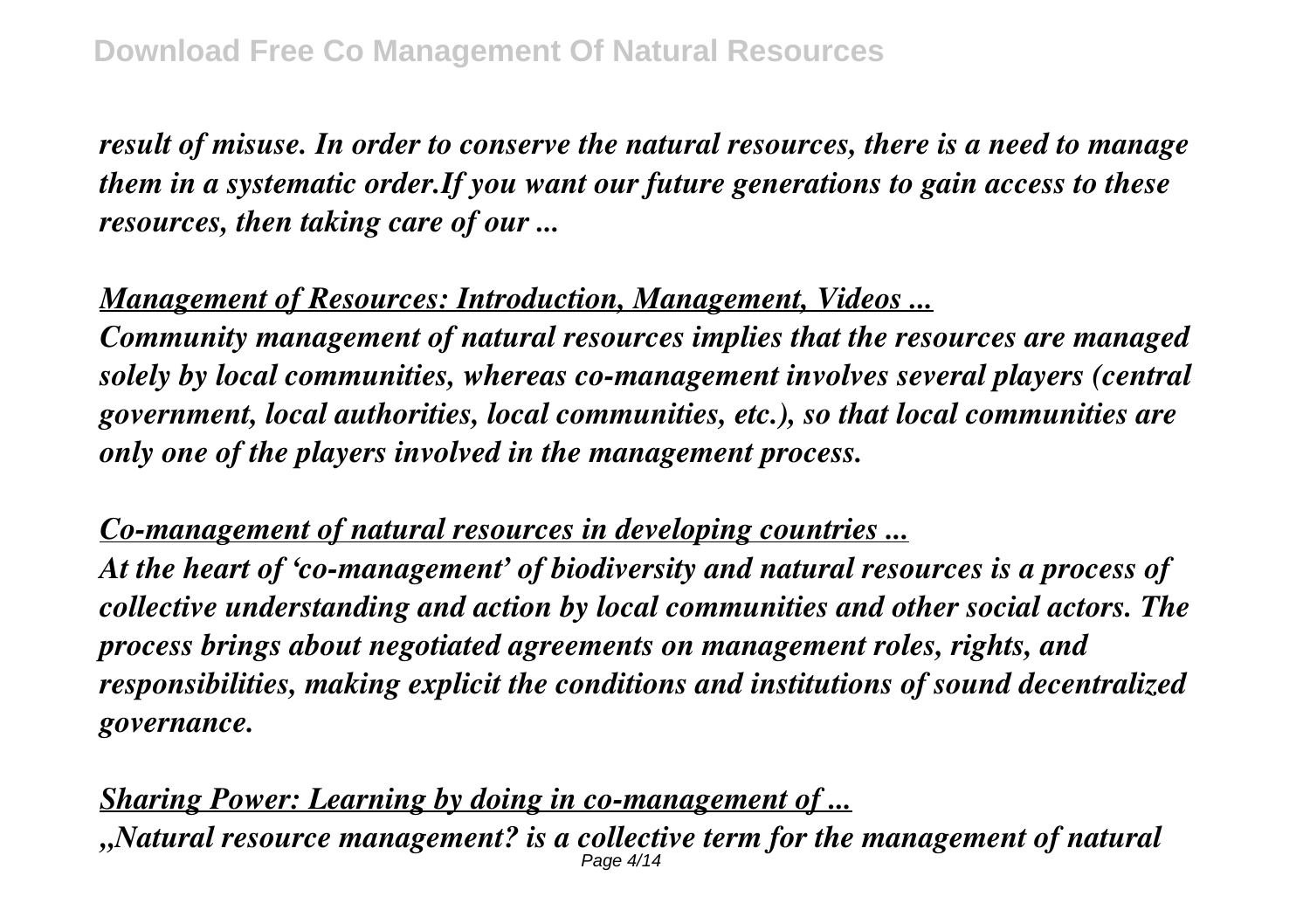*resources, including wildlife. "Community-based natural resource management? (CBNRM) is an rural development that recognizes the rights of local people to manage and benefit from the management and use of natural resources.*

#### *Module 3.10: NATURAL RESOURCE MANAGEMENT*

*Co-Management. Government Departments Lands and Natural Resources Co-Management. Through a number of boards, consisting of a variety of members from all interested parties, the department of Lands and Natural Resources takes part in the co-management of a variety of Nunatsiavut's interests. Torngat Wildlife & Plants Co-Management Board.*

*Co-Management | Lands and Natural Resources | Nunatsiavut ...*

*Natural resource management (NRM) is the management of natural resources such as land, water, soil, plants and animals, with a particular focus on how management affects the quality of life for both present and future generations (stewardship).. Natural resource management deals with managing the way in which people and natural landscapes interact. It brings together land use planning, water ...*

*Natural resource management - Wikipedia* Page 5/14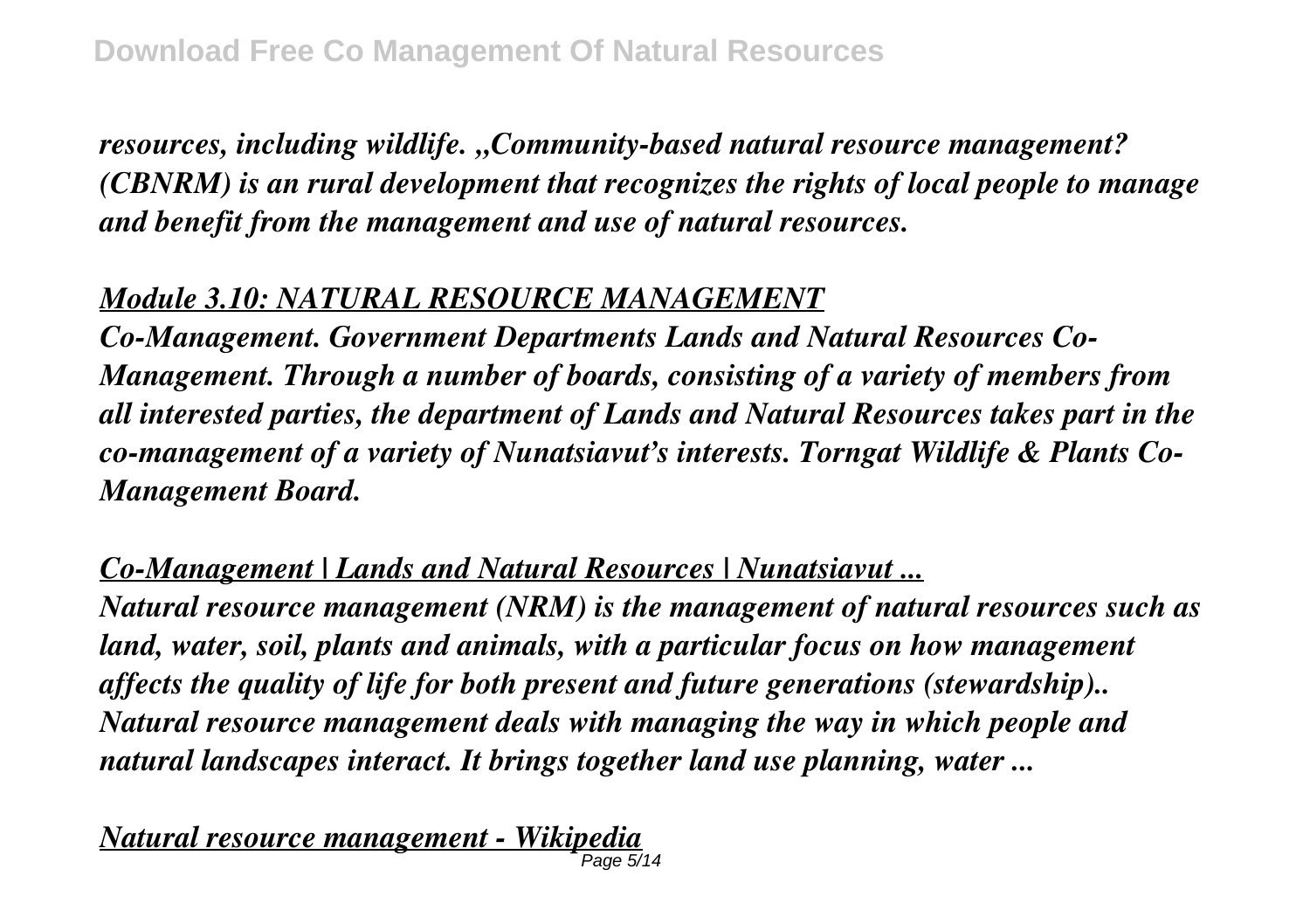*Buy Co-Management of Natural Resources (9783925064302): Organising, Negotiating and Learning-By-Doing: NHBS - G Borrini-Feyerabend, M Taghi Farvar, JC Nguinguiri and V Ndangang, Max Kasperek Verlag*

*Co-Management of Natural Resources: Organising ...*

*The Colorado Department of Natural Resources (DNR) is responsible for the management of the water, land, wildlife, minerals/energy resources, and outdoor recreation of the state. In addition to the Executive Director's Office, DNR has six divisions: Colorado Parks and Wildlife (CPW) Colorado Water Conservation Board (CWCB)*

*Natural Resources | Gov. Office - Operations*

*participation in natural resource management. Under the banners of co-management and joint stewardship, a variety of new institutional approaches to resource management have been gaining momentum in Canada which involve "a restructuring of power and responsibility with regard to natural resources," between Aboriginal peoples and other*

*Co-Management of Natural Resources in Canada* Page 6/14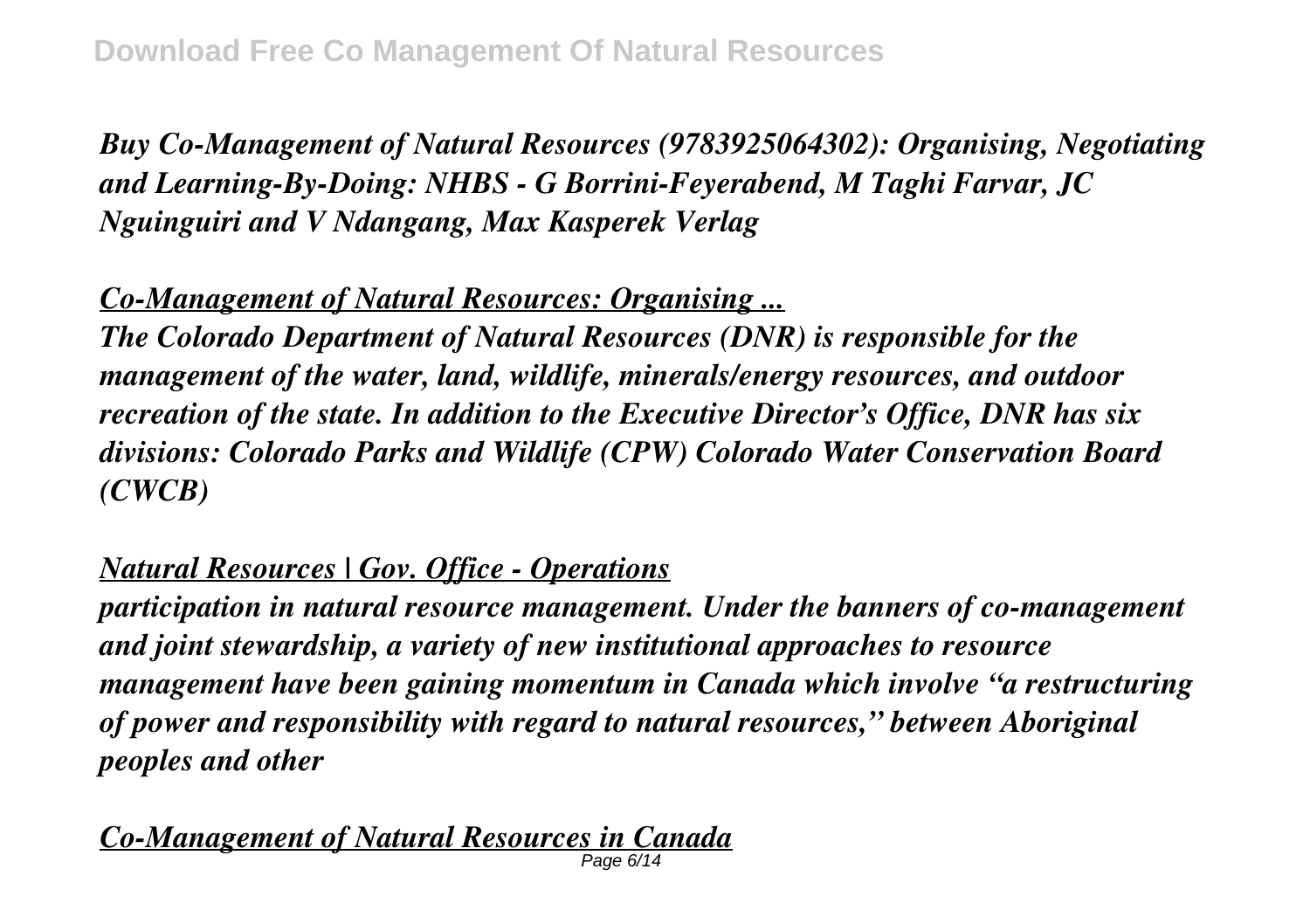*Co-management of forest protected area (PA) is relatively a recent intervention that has a profound impact on natural resource management and conservation (Borrini-Feyerabend et al., 2007; Plummer...*

*(PDF) Co-management of natural resources : organising ... Company details. UNIT 4 HAMPTON STREET INDUSTRIAL ESTATE, HAMPTON STREET, TETBURY, GLOUCESTERSHIRE, ENGLAND, GL8 8LD. NATURAL CAPITAL RESOURCE MANAGEMENT LTD on the map. Company type: Private Limited Company. Company number: 12543618.*

*NATURAL CAPITAL RESOURCE MANAGEMENT LTD - Free Company Check Natural resource management, ways in which societies manage the supply of or access to the natural resources upon which they rely for their survival and development.*

*natural resource management | Description, History ...*

*In the last decade co-management has been promoted as a means of ensuring the participation of indigenous communities in contemporary resource management. But what is meant by co-management has been less clear.*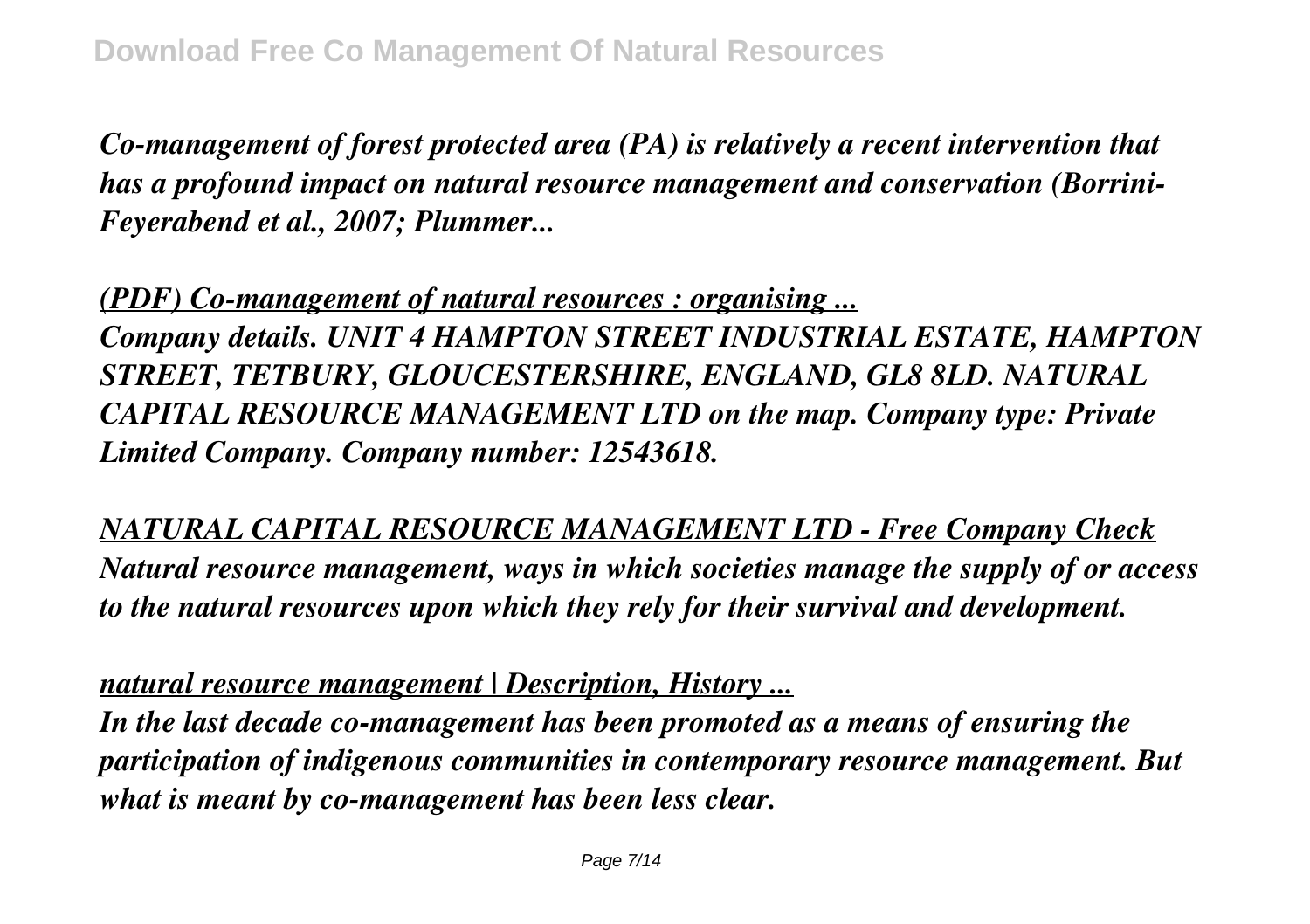*Community co-management of Natural Resources Managing natural resources: making more with less Natural Resources Management - Academics Explored Sustainable management of natural resources Co-Management for Natural Resource Conservation Intro-to-Adaptive-Management Management of Natural resources Natural Resources and Wildlife Management Management of Natural Resources - Lecture 2 The Need For Sustainable Natural Resource Management Management of Natural Resources Engaging with decision makers: Becoming a volunteer advocate for natural resource management 10 Environmental science careers you should know about (\u0026 salaries!) CBSE Class 10 Science - 16 || Management of Natural Resources || Full Chapter || by Shiksha House Co-management, sustainable fisheries Why natural resource use matters?* 

*Career Insights: The United NationsEnvironmental Conservation and Natural Resources - YES natural resources(??? ??????) How Can We Preserve Our Natural Resources What is COMMUNITY-BASED MANAGEMENT? What does COMMUNITY-BASED MANAGEMENT mean? Environment and Natural Resource Economics -Tietenberg, Chapter 1\u00262 Management of Natural Resources Management Of Natural ResourcesManagement of Natural Resources* Page 8/14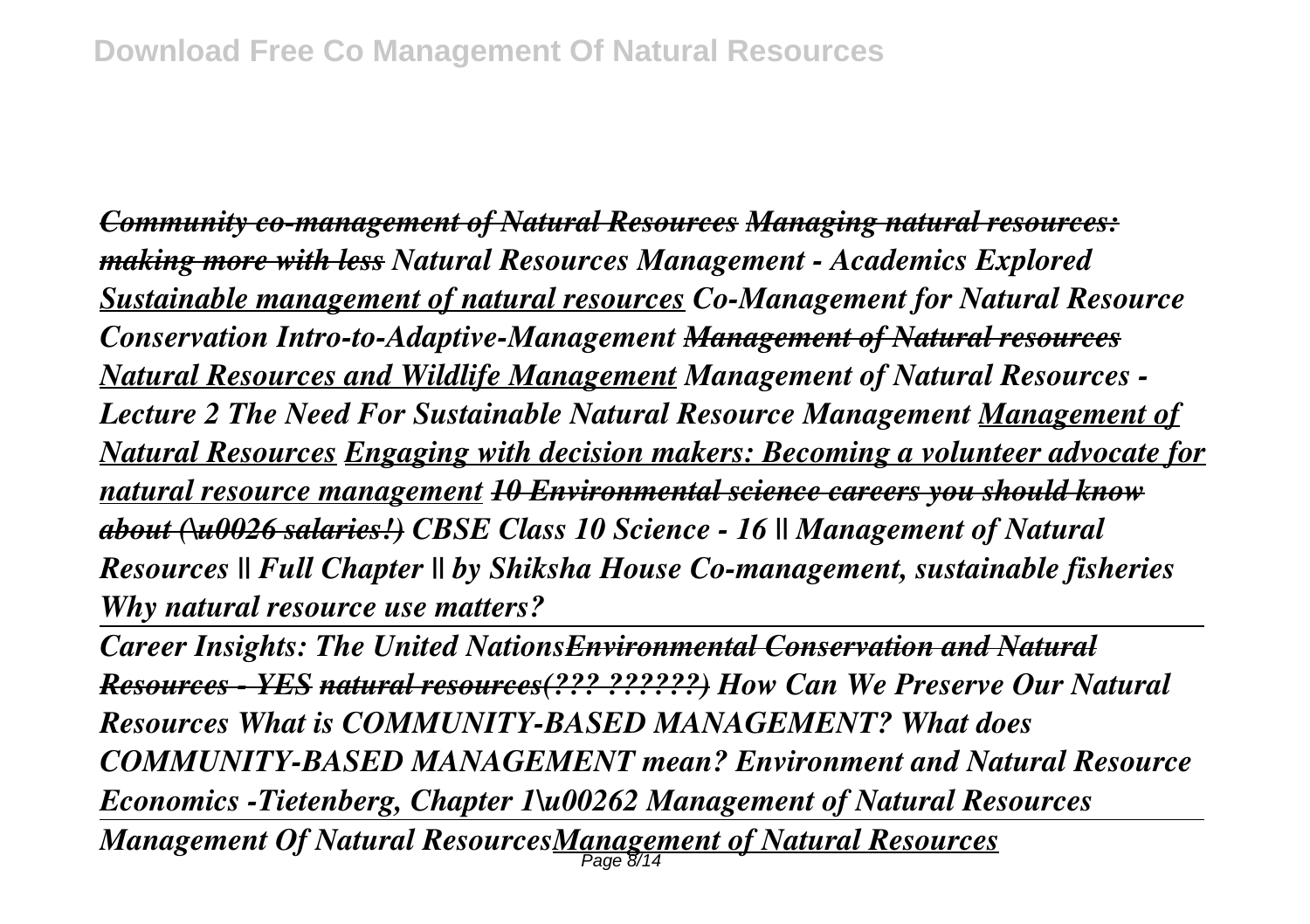*MANAGEMENT OF NATURAL RESOURCES CHAPTER:16.SUSTAINABLE MANAGEMENT OF NATURAL RESOURCES. Management of natural resources Natural Resource Planning and Management MPA514 LECTURE 01 CAP Basic - Sustainable management of natural resources Co Management Of Natural Resources Natural resource management (NRM) is a major political arena. In the past, many traditional societies formed relatively closed systems in which natural resources were managed through complex interplays of reciprocities and solidarities.*

## *Co-management of Natural Resources*

*It provides guidelines for multi-stakeholder management of natural resources and describes in detail relevant concepts, methods and tools. The emphasis is on practical approaches and advice, in line with the experience gained in field initiatives promoted by GTZ and IUCN. The text is accompanied by definition boxes, example boxes, checklists, annexes illustrating participatory methods and tools of particular relevance for co-management processes, lessons learned, tips for action and a list ...*

## *Co-management of Natural Resources*

*CO-MANAGEMENT OF NATURAL RESOURCES 69 Our definition of "comanagement" is not specific regarding forms, types or levels of power sharing, and it is* Page 9/14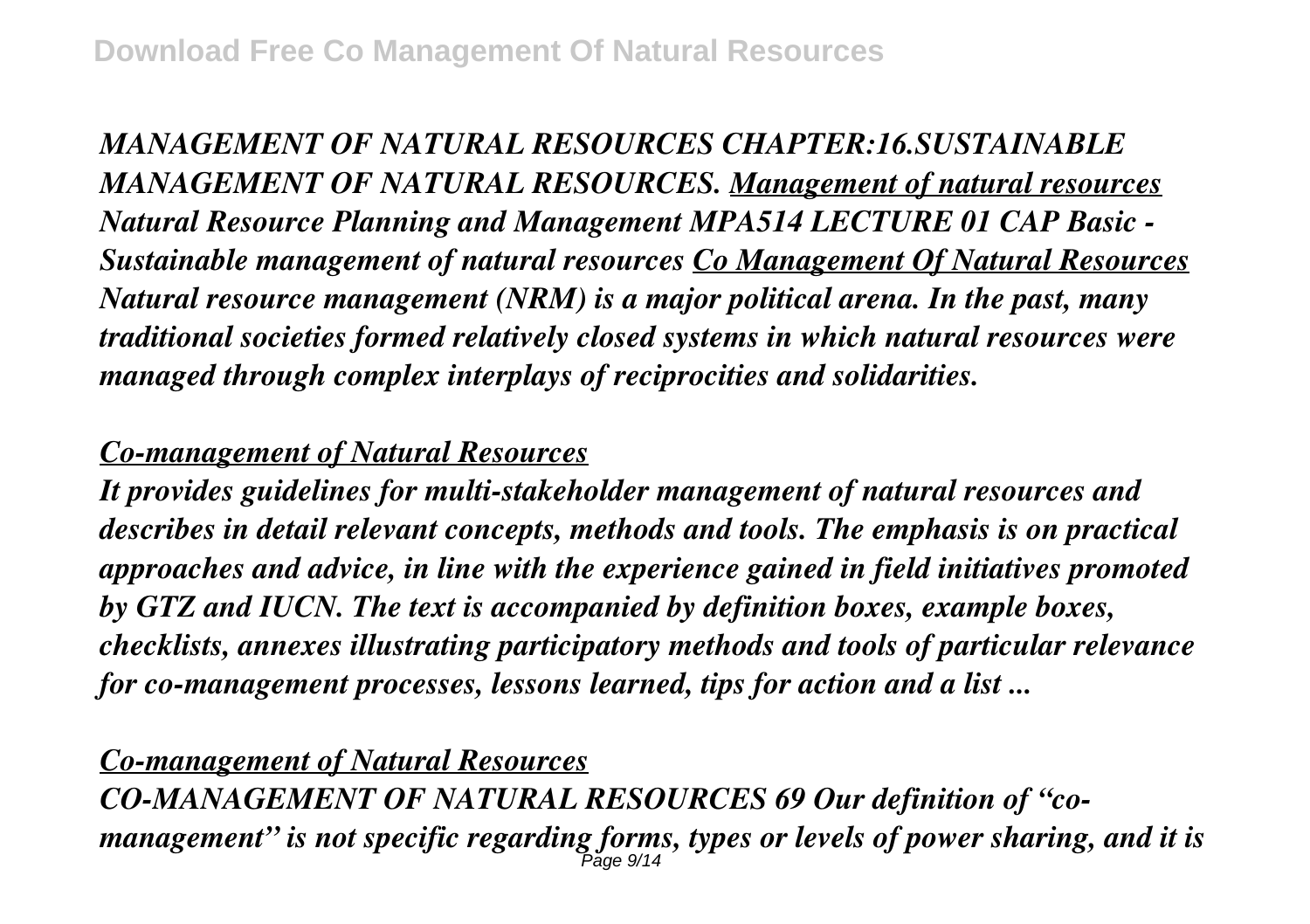*more concerned with actual events (shared manage- ment functions, benefits and responsibilities) than with stated management objec- tives.*

## *CO-MANAGEMENT OF NATURAL RESOURCES*

*Abstract. Co-management acknowledges pragmatic developments and progression of institutional choice theories in natural resource management. This innovative concept embraces a pluralistic management approach based on the principle of subsidiarity and creates opportunities for the reconciliation of competitive property claims.*

*Co-management of Natural Resources: A Proposed Framework ... Co-management acknowledges pragmatic developments and progression ofinstitutional choice theories in natural resource management. This innovativeconcept embraces a pluralistic management approach based on the principle ofsubsidiarity and creates opportunities for the reconciliation of competitiveproperty claims.*

*Co-management of natural resources: a proposed framework.*

*Introduction to Management of Resources. Natural resources such as fossil fuels (oil, coal and natural gas), forests, water etc. are degrading at a significantly high rate as a result of misuse. In order to conserve the natural resources, there is a need to manage* Page 10/14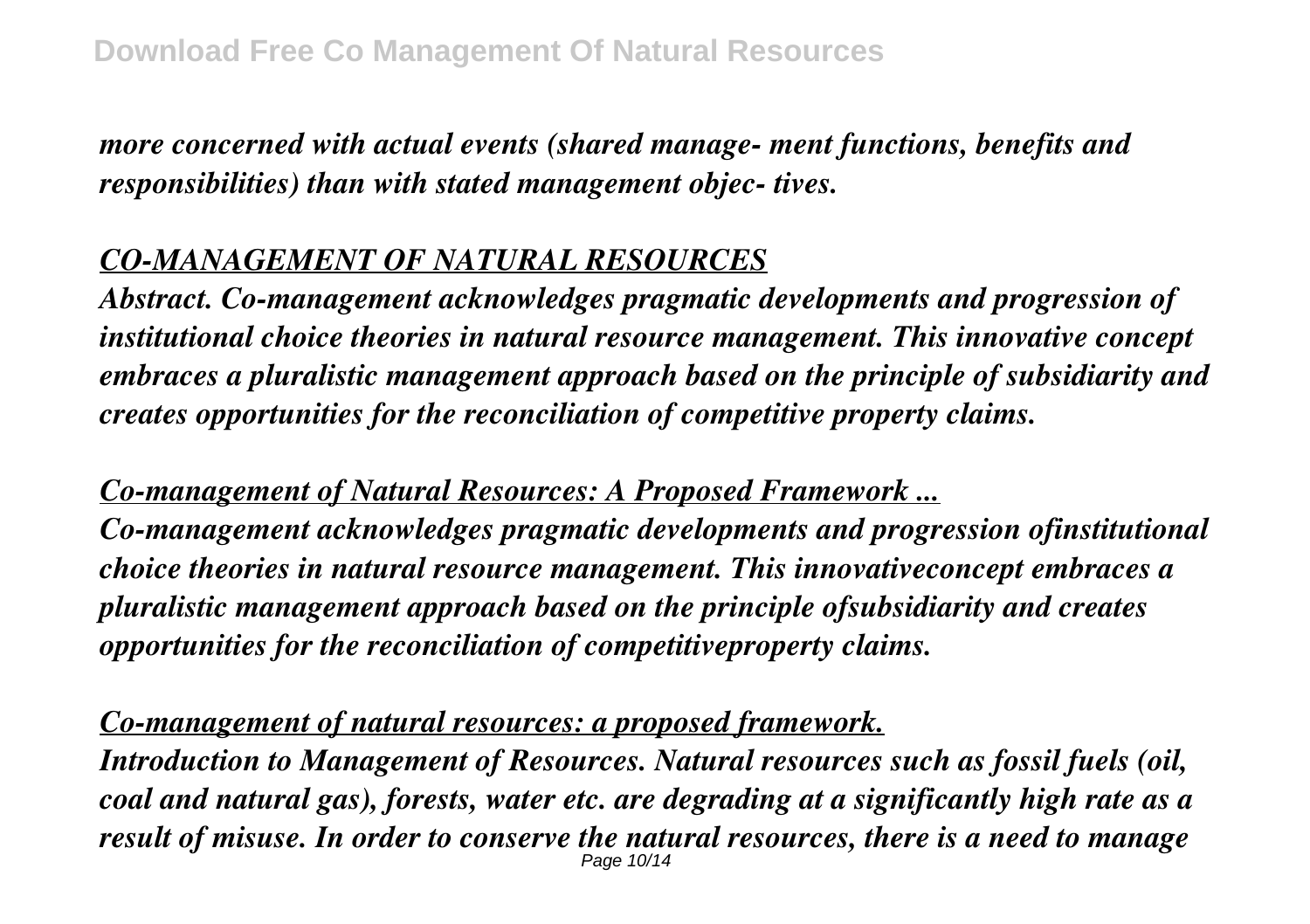*them in a systematic order.If you want our future generations to gain access to these resources, then taking care of our ...*

*Management of Resources: Introduction, Management, Videos ... Community management of natural resources implies that the resources are managed solely by local communities, whereas co-management involves several players (central government, local authorities, local communities, etc.), so that local communities are only one of the players involved in the management process.*

*Co-management of natural resources in developing countries ... At the heart of 'co-management' of biodiversity and natural resources is a process of collective understanding and action by local communities and other social actors. The process brings about negotiated agreements on management roles, rights, and responsibilities, making explicit the conditions and institutions of sound decentralized governance.*

*Sharing Power: Learning by doing in co-management of ...*

*"Natural resource management? is a collective term for the management of natural resources, including wildlife. "Community-based natural resource management?* Page 11/14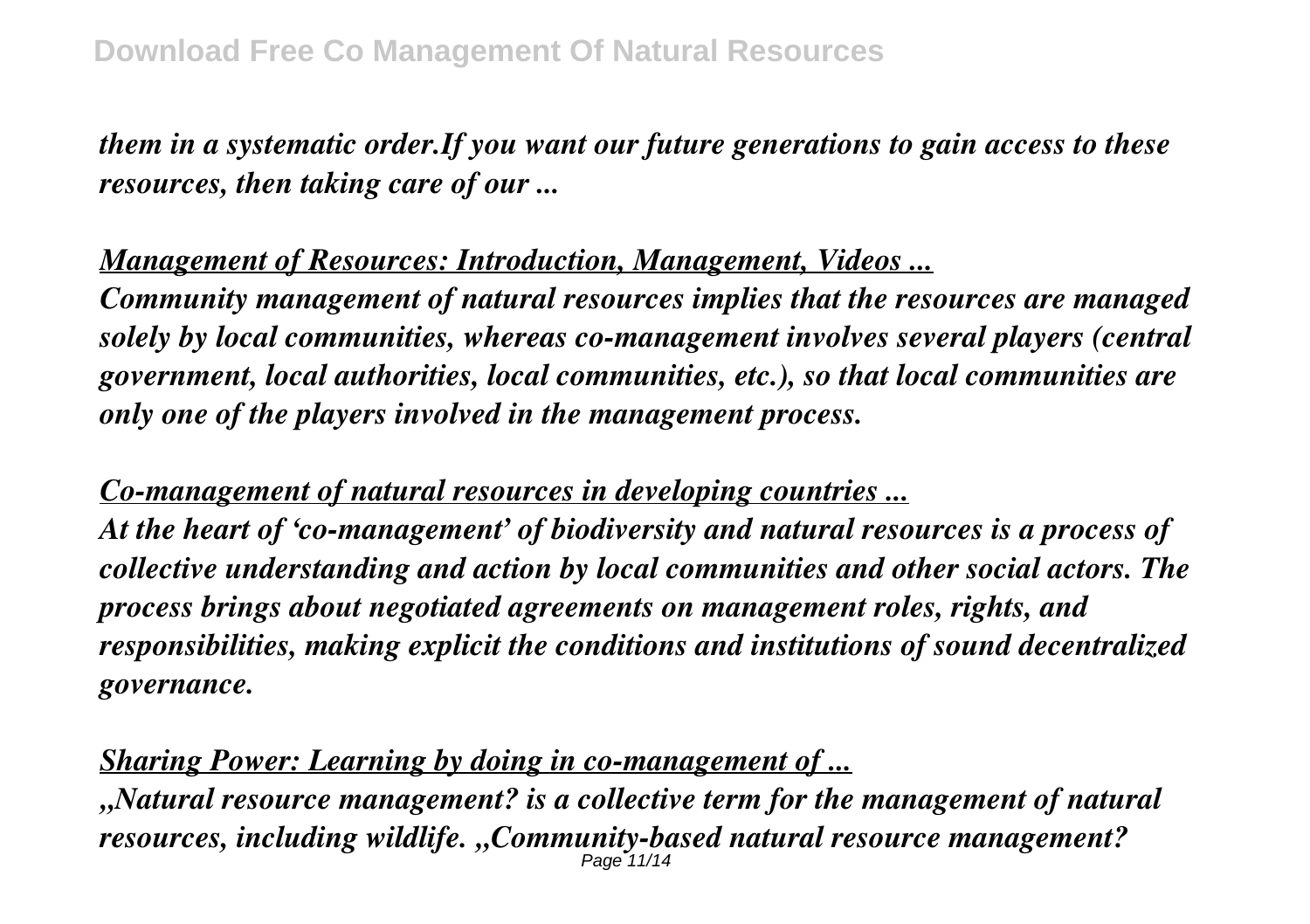*(CBNRM) is an rural development that recognizes the rights of local people to manage and benefit from the management and use of natural resources.*

## *Module 3.10: NATURAL RESOURCE MANAGEMENT*

*Co-Management. Government Departments Lands and Natural Resources Co-Management. Through a number of boards, consisting of a variety of members from all interested parties, the department of Lands and Natural Resources takes part in the co-management of a variety of Nunatsiavut's interests. Torngat Wildlife & Plants Co-Management Board.*

*Co-Management | Lands and Natural Resources | Nunatsiavut ...*

*Natural resource management (NRM) is the management of natural resources such as land, water, soil, plants and animals, with a particular focus on how management affects the quality of life for both present and future generations (stewardship).. Natural resource management deals with managing the way in which people and natural landscapes interact. It brings together land use planning, water ...*

*Natural resource management - Wikipedia Buy Co-Management of Natural Resources (9783925064302): Organising, Negotiating* Page 12/14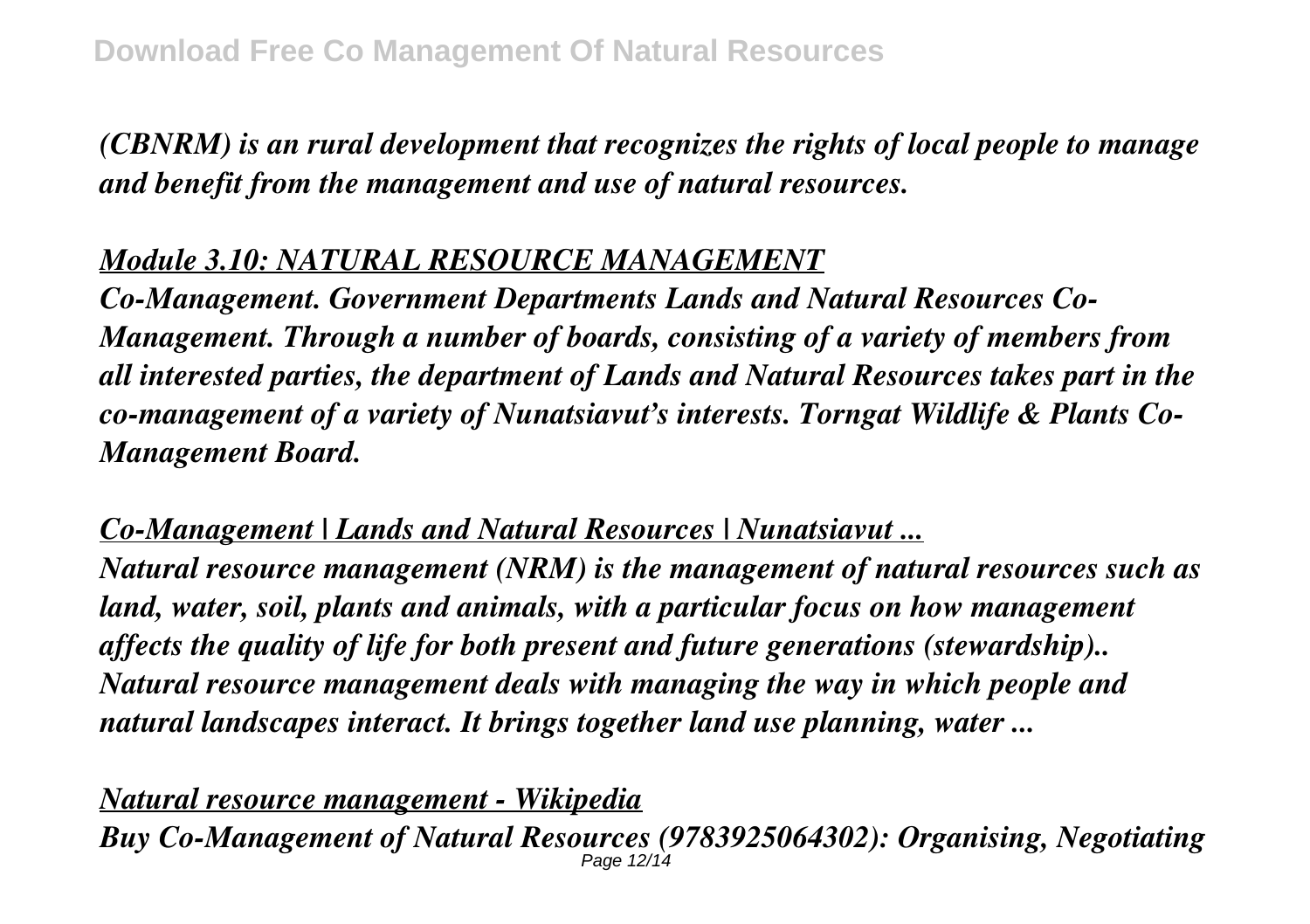# *and Learning-By-Doing: NHBS - G Borrini-Feyerabend, M Taghi Farvar, JC Nguinguiri and V Ndangang, Max Kasperek Verlag*

*Co-Management of Natural Resources: Organising ... The Colorado Department of Natural Resources (DNR) is responsible for the management of the water, land, wildlife, minerals/energy resources, and outdoor recreation of the state. In addition to the Executive Director's Office, DNR has six divisions: Colorado Parks and Wildlife (CPW) Colorado Water Conservation Board (CWCB)*

### *Natural Resources | Gov. Office - Operations*

*participation in natural resource management. Under the banners of co-management and joint stewardship, a variety of new institutional approaches to resource management have been gaining momentum in Canada which involve "a restructuring of power and responsibility with regard to natural resources," between Aboriginal peoples and other*

*Co-Management of Natural Resources in Canada Co-management of forest protected area (PA) is relatively a recent intervention that* Page 13/14